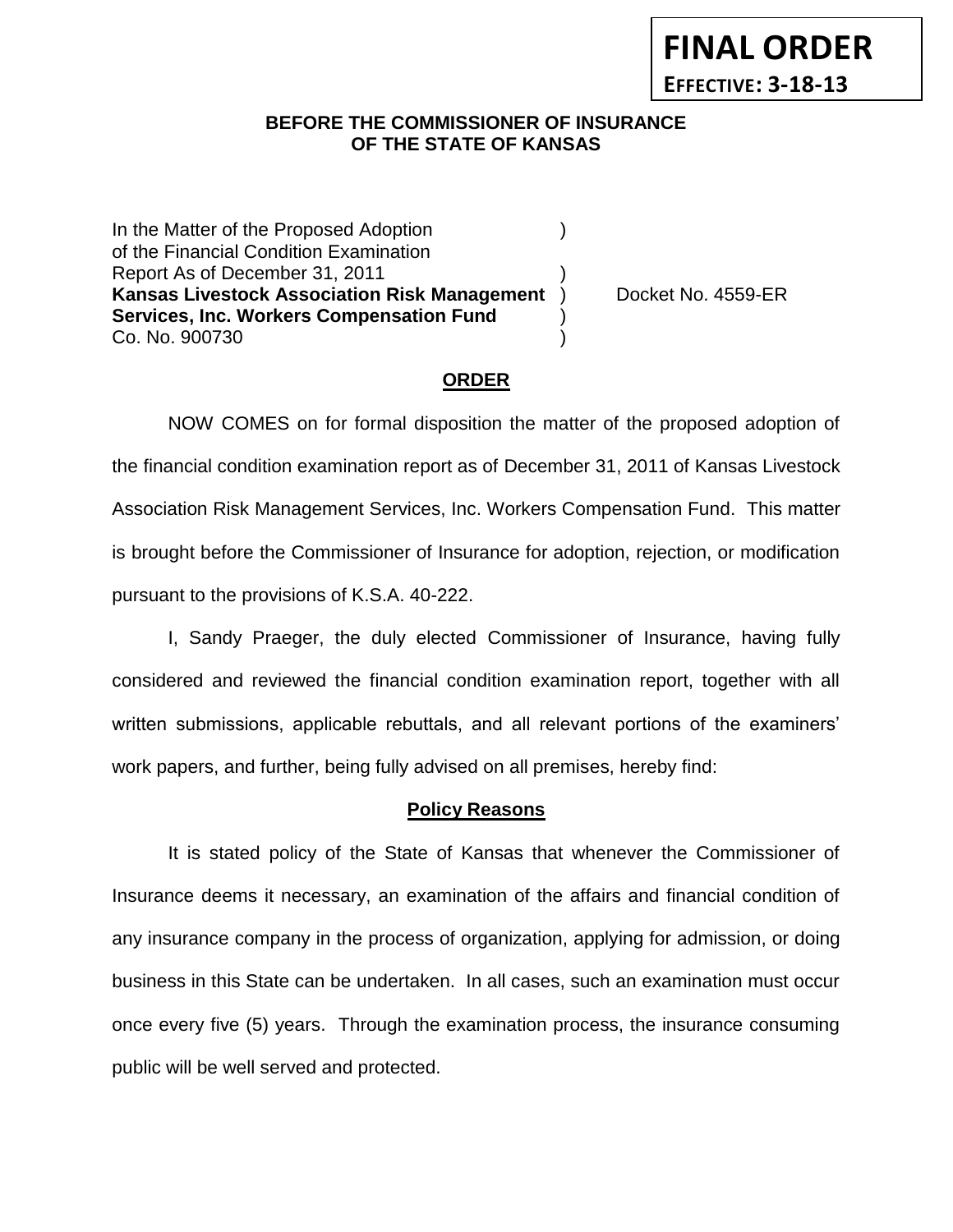#### **Findings of Fact**

1. The Commissioner of Insurance has jurisdiction over this matter pursuant to K.S.A. 40-222.

2. An examination of Kansas Livestock Association Risk Management Services, Inc. Workers Compensation Fund was undertaken by the Kansas Insurance Department and was completed on February 11, 2013.

3. The examiner-in-charge tendered and filed with the Kansas Insurance Department a verified written report of the examination within thirty (30) days following completion of the examination, to wit, on February 11, 2013.

4. Following receipt of the verified report, the Kansas Insurance Department transmitted the report to Kansas Livestock Association Risk Management Services, Inc. Workers Compensation Fund on February 14, 2013, with a duly executed notice advising the company of its opportunity to prepare and submit to the Kansas Insurance Department a written submission or rebuttal with respect to any and all matters contained in the report. Kansas Livestock Association Risk Management Services, Inc. Workers Compensation Fund was further advised that any written submission or rebuttal needed to be filed with the Kansas Insurance Department no later than thirty (30) days after receipt of the verified report.

5. Kansas Livestock Association Risk Management Services, Inc. Workers Compensation Fund filed a written acceptance of the verified report on February 22, 2013.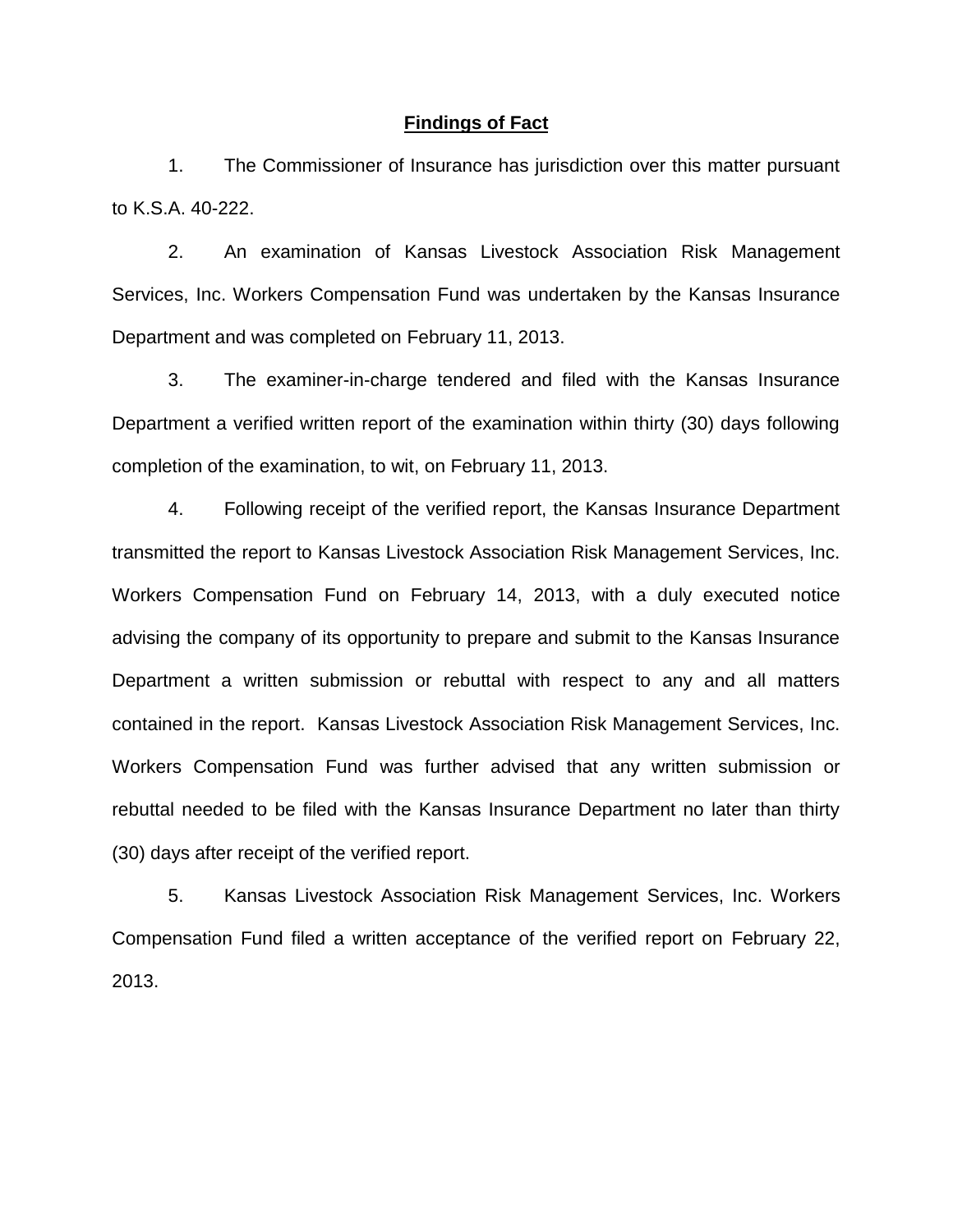6. Based upon the written submission tendered, Kansas Livestock Association Risk Management Services, Inc. Workers Compensation Fund took no exceptions to matters contained in the verified report.

7. Within thirty (30) days of the end of the time period allowed for written submission or rebuttal, the Commissioner of Insurance fully reviewed the report, together with all written submissions and rebuttals provided by Kansas Livestock Association Risk Management Services, Inc. Workers Compensation Fund. The Commissioner of Insurance further reviewed all relevant workpapers.

8. No other written submissions or rebuttals were submitted by Kansas

Livestock Association Risk Management Services, Inc. Workers Compensation Fund.

# **Conclusion of Law**

9. K.S.A. 40-222(k)(2) provides:

"Within 30 days of the end of the period allowed for the receipt of written submissions or rebuttals, the commissioner shall fully consider and review the report, together with any written submissions or rebuttals and any relevant portions of the examiners workpapers and enter an order:

- (A) Adopting the examination report as filed or with modification or corrections. If the examination report reveals that the company is operating in violation of any law, regulation or prior order of the commissioner, the commissioner may order the company to take any action the commissioner considers necessary and appropriate to cure such violations; or
- (B) rejecting the examination report with directions to the examiners to reopen the examination for purposes of obtaining additional data, documentation or information, and refiling pursuant to subsection (k); or
- (C)call and conduct a fact-finding hearing in accordance with K.S.A. 40- 281 and amendments thereto for purposes of obtaining additional documentation, data, information and testimony."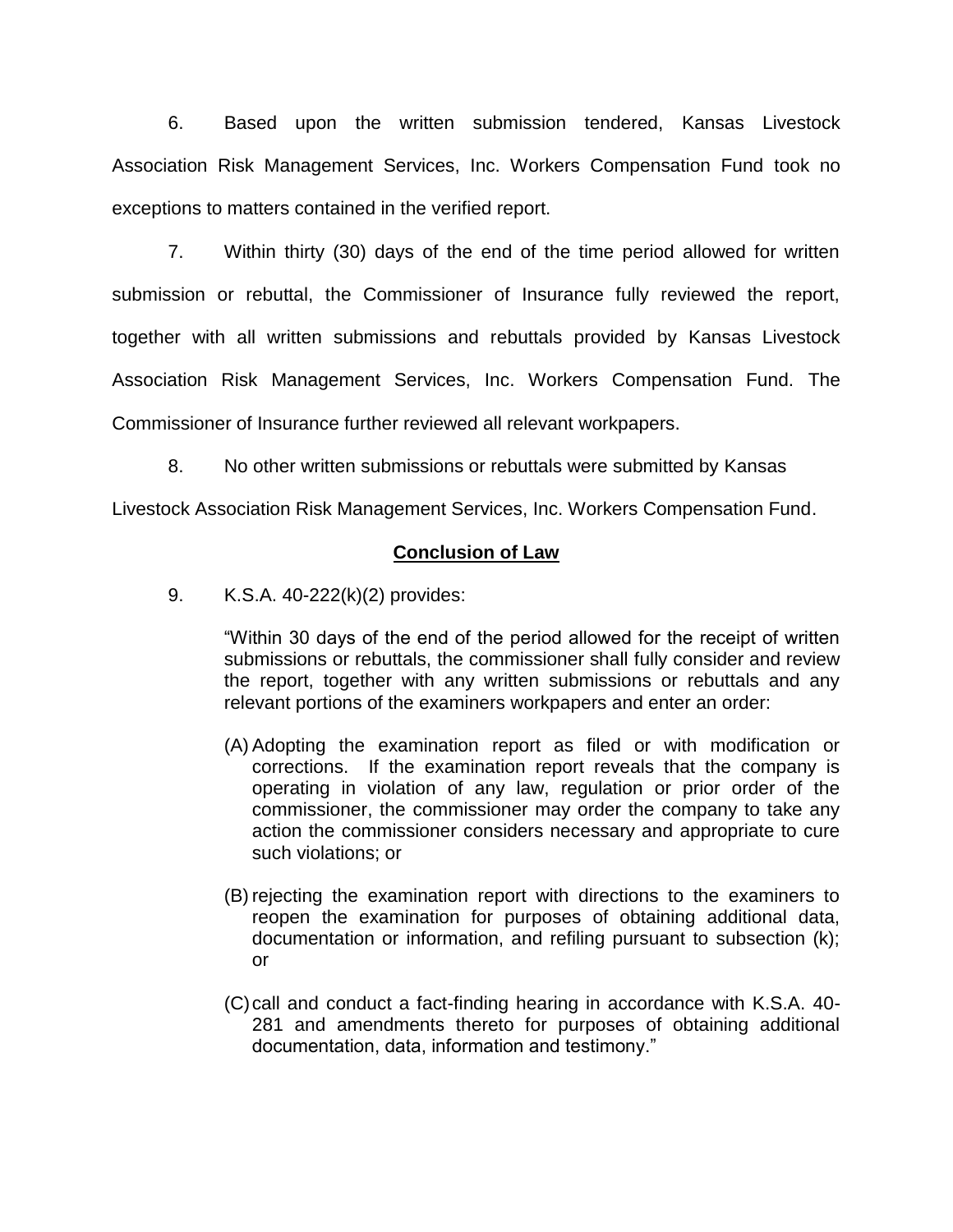10. Based upon the Findings of Fact enumerated in paragraphs #1 through #8 above, the financial condition examination report as of December 31, 2011 of Kansas Livestock Association Risk Management Services, Inc. Workers Compensation Fund should be adopted.

# **IT IS THEREFORE, BY THE COMMISSIONER OF INSURANCE, ORDERED THAT:**

1. The financial condition examination report as of December 31, 2011 of Kansas Livestock Association Risk Management Services, Inc. Workers Compensation Fund hereby is adopted.

2. The Commissioner of Insurance retains jurisdiction over this matter to issue any and all further Orders deemed appropriate or to take such further action necessary to dispose of this matter.

**IT IS SO ORDERED THIS \_\_28th\_\_ DAY OF FEBRUARY, 2013 IN THE CITY OF TOPEKA, COUNTY OF SHAWNEE, STATE OF KANSAS.**



| Sel Sandy Praeger         |
|---------------------------|
| Sandy Praeger             |
| Commissioner of Insurance |
| By:                       |
| /s/ John Wine             |
| John Wine                 |
| <b>General Counsel</b>    |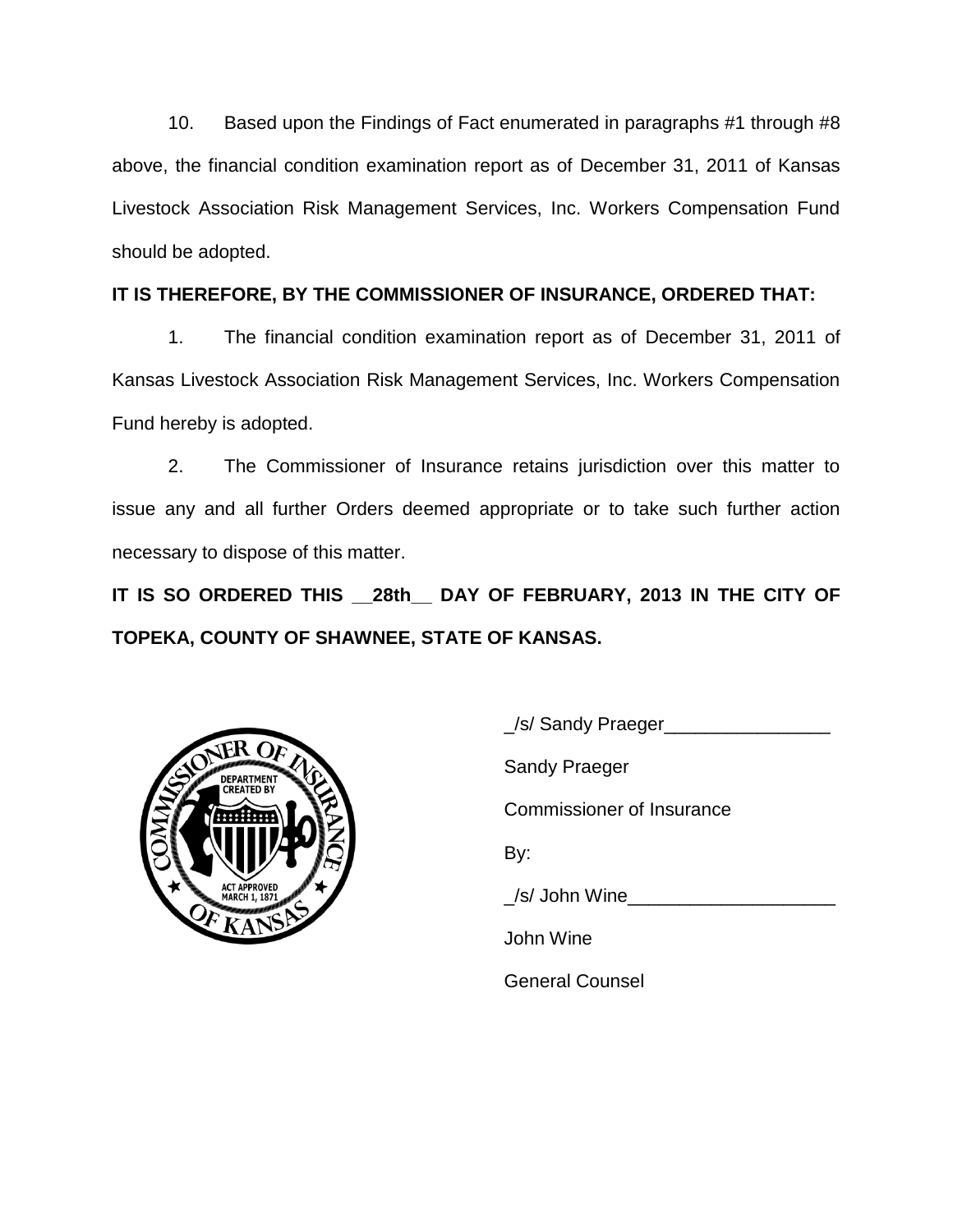# **NOTICE OF RIGHTS TO HEARING AND REVIEW**

**Within fifteen (15) days of the date of service of this Order,** Kansas Livestock Association Risk Management Services, Inc. Workers Compensation Fund may submit a written request for a hearing pursuant to K.S.A. 77-537 and K.S.A. 77-542. Any request for a hearing should be addressed to the following:

John Wine, General Counsel Kansas Insurance Department 420 S.W. 9<sup>th</sup> Street Topeka, Kansas 66612

If a hearing is requested, the Kansas Insurance Department will serve notice of the time and place of the hearing and information on procedures, right of representation, and other rights of parties relating to the conduct of the hearing.

**If a hearing is not requested in the time and manner stated above, this Order shall become effective as a Final Order, without further notice, upon the expiration of time for requesting a hearing.** In the event Kansas Livestock Association Risk Management Services, Inc. Workers Compensation Fund files a Petition for Judicial Review, pursuant to K.S.A. 77-613(e), the agency officer to be served on behalf of the Kansas Insurance Department is

John Wine, General Counsel Kansas Insurance Department 420 S.W.  $9<sup>th</sup>$  Street Topeka, Kansas 66612